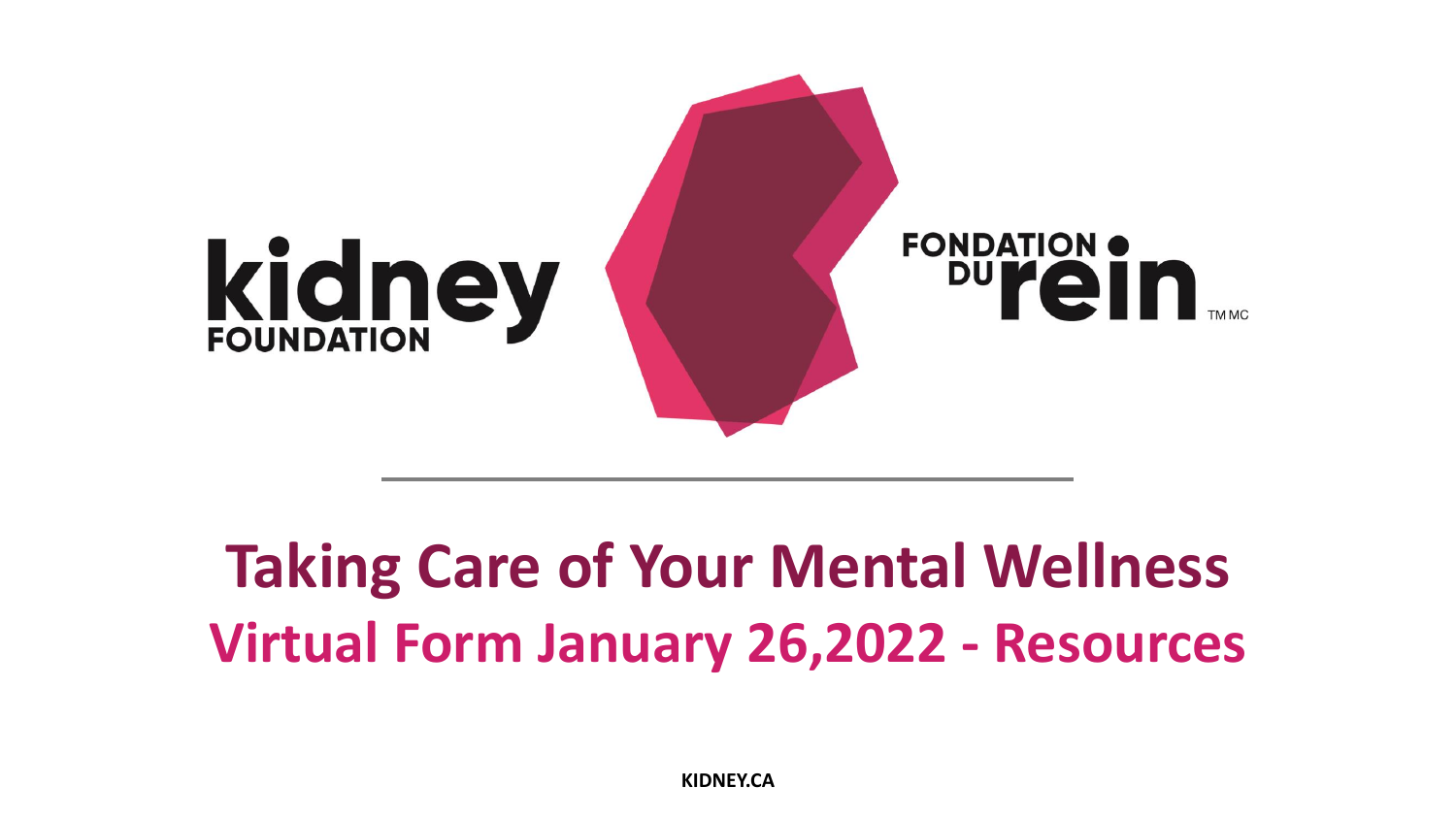### **Renal Diet Resource**

• [The Kidney Community Kitchen](http://www.kidneycommunitykitchen.ca/)

### **Kidney Community Kitchen**

Kidney-friendly receipes, meal planner and more! KidneyCommunityKitchen.ca | 1 800 387 4474



#### **Explore Kidney Community Kitchen and start cooking!**

There is no standard kidney diet and managing your kidney diet needs can be challenging, but it's not impossible.

This online resource includes:

- $\boxtimes$  Kidney-friendly recipes
- $\boxtimes$  Kidney diet fact sheets
- $\triangledown$  Articles and tips from Renal Dietitians

#### KidneyCommunityKitchen.ca

Sign up for our monthly diet & nutrition E-news at kidney.ca or call 1 800 387 4474.





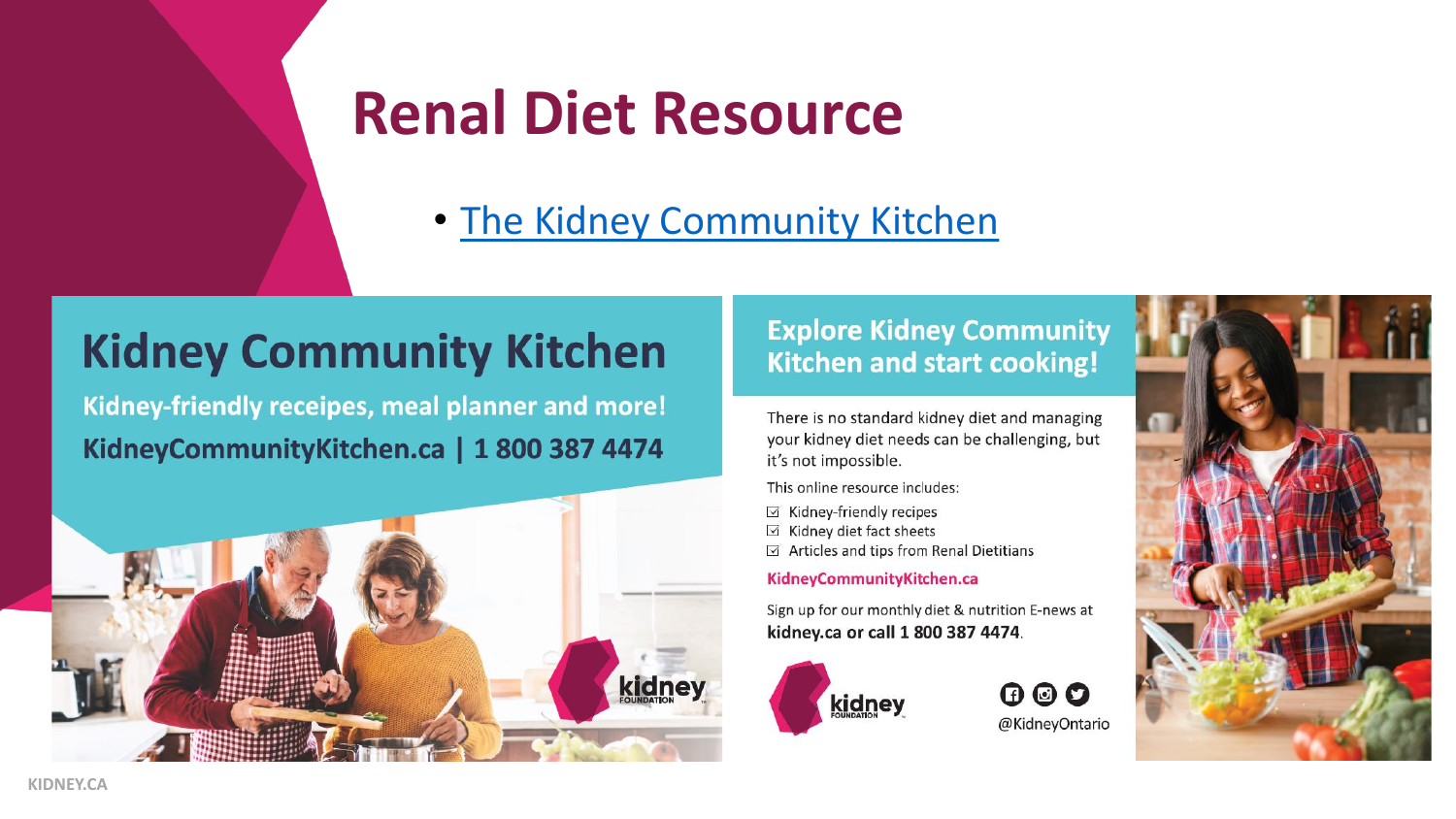## **Federal & International Mental Health Resources**

- [The Centre for Addiction and Mental Health](https://www.camh.ca/en/health-info/mental-health-and-covid-19)
- [The Canadian Mental](https://cmha.ca/document-category/mental-health) Health Association
- Mental Health [Commission of Canada](https://www.mentalhealthcommission.ca/English)
- Mood Disorders [Society of Canada](https://mdsc.ca/resources/)
- [Kids Grief](https://kidsgrief.ca/)
- My [Grief Toolbox](https://grieftoolbox.ca/)
- [PsychoNephrology](https://psychonephrology.com/)

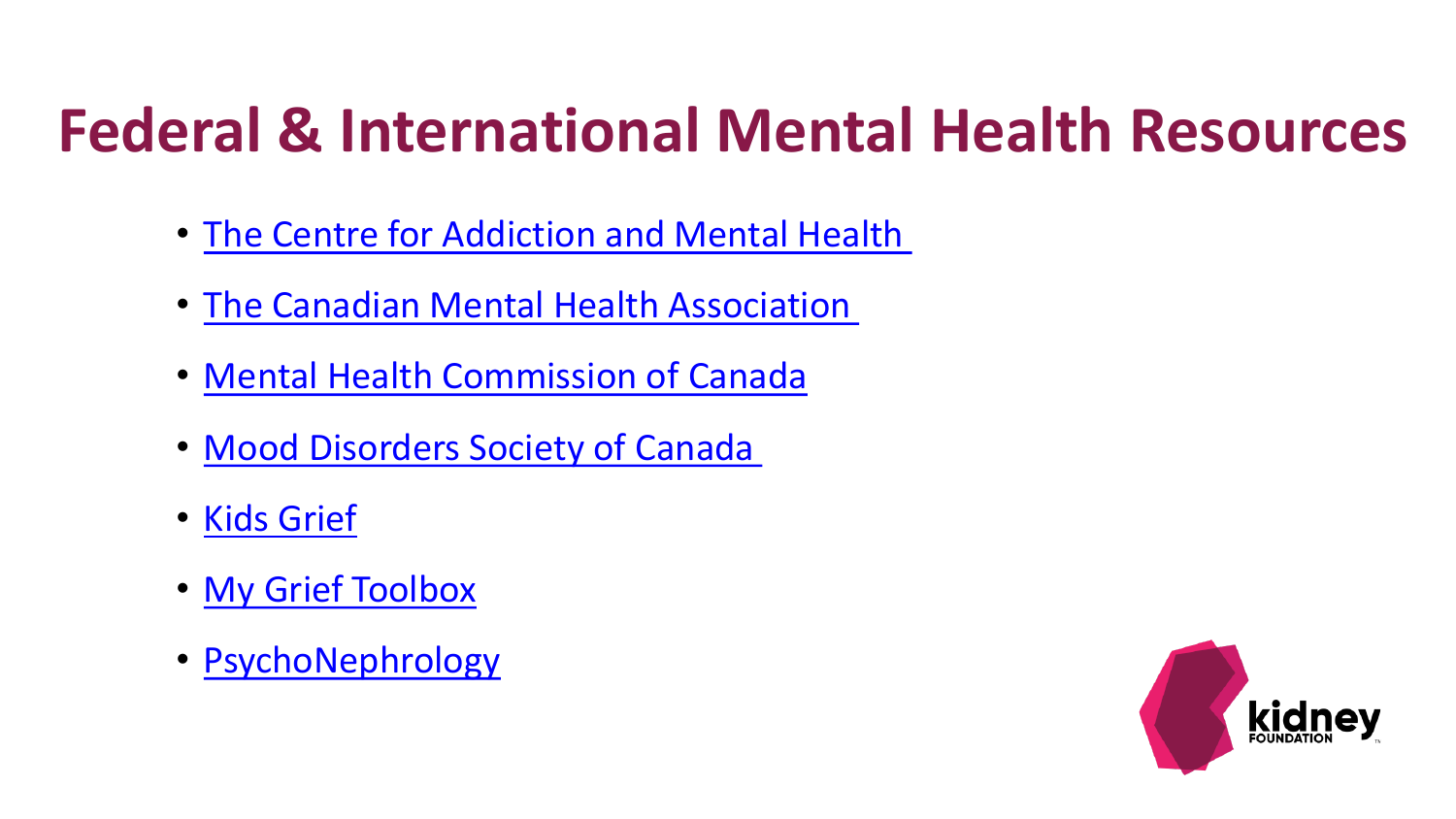# **Mindfulness Resources**

- [www.mindfulnessexercises.com](http://www.mindfulnessexercises.com/)
- [Insight Timer Meditation for](https://insighttimer.com/)  Sleep, Relax & More

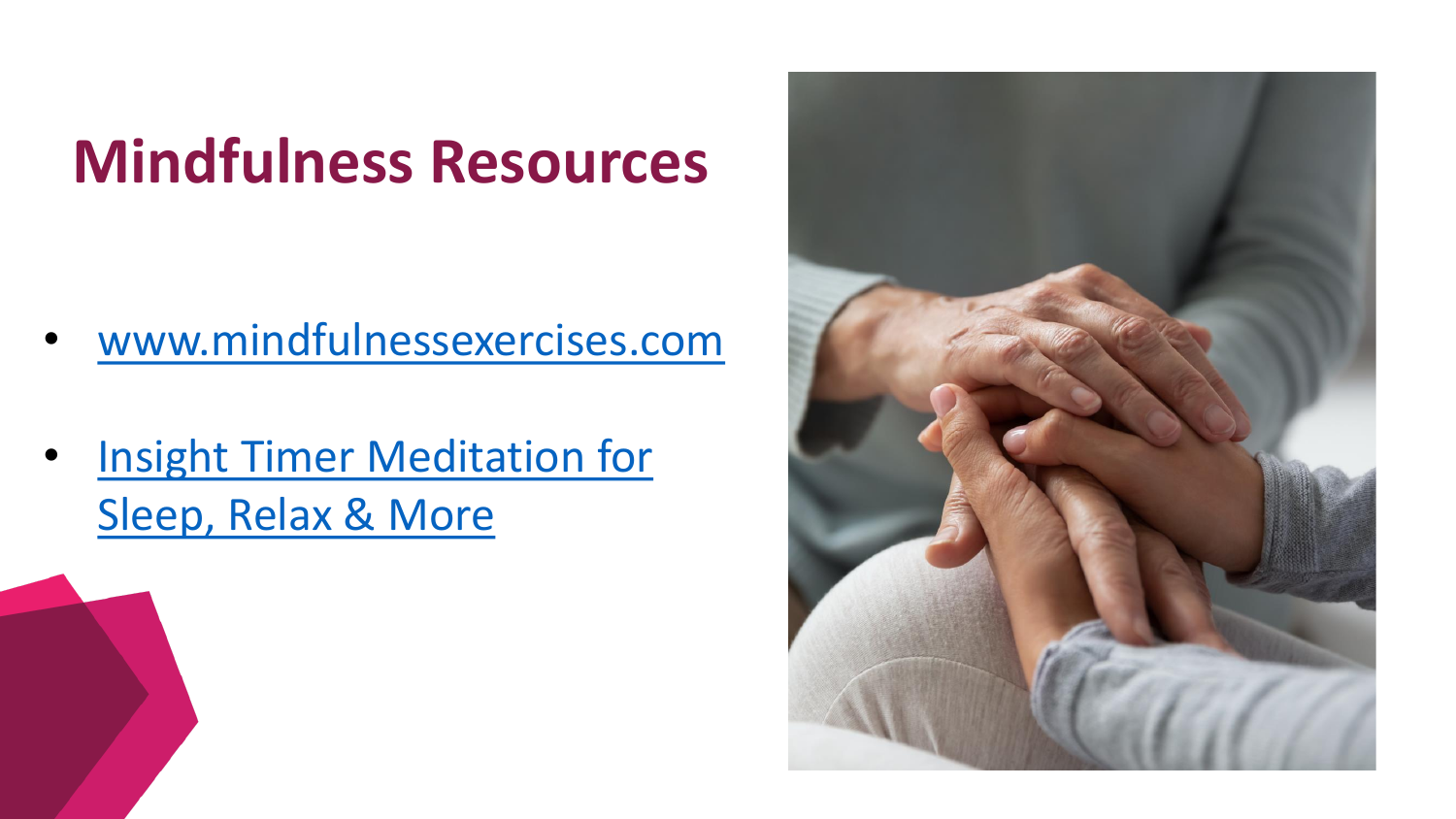### **Advance Care Planning Resources**

• Speak [up Canada](https://www.advancecareplanning.ca/?_ga=2.207893588.711937571.1595947930-59479079.1595947930)

• [The Conversation Project](https://theconversationproject.org/)



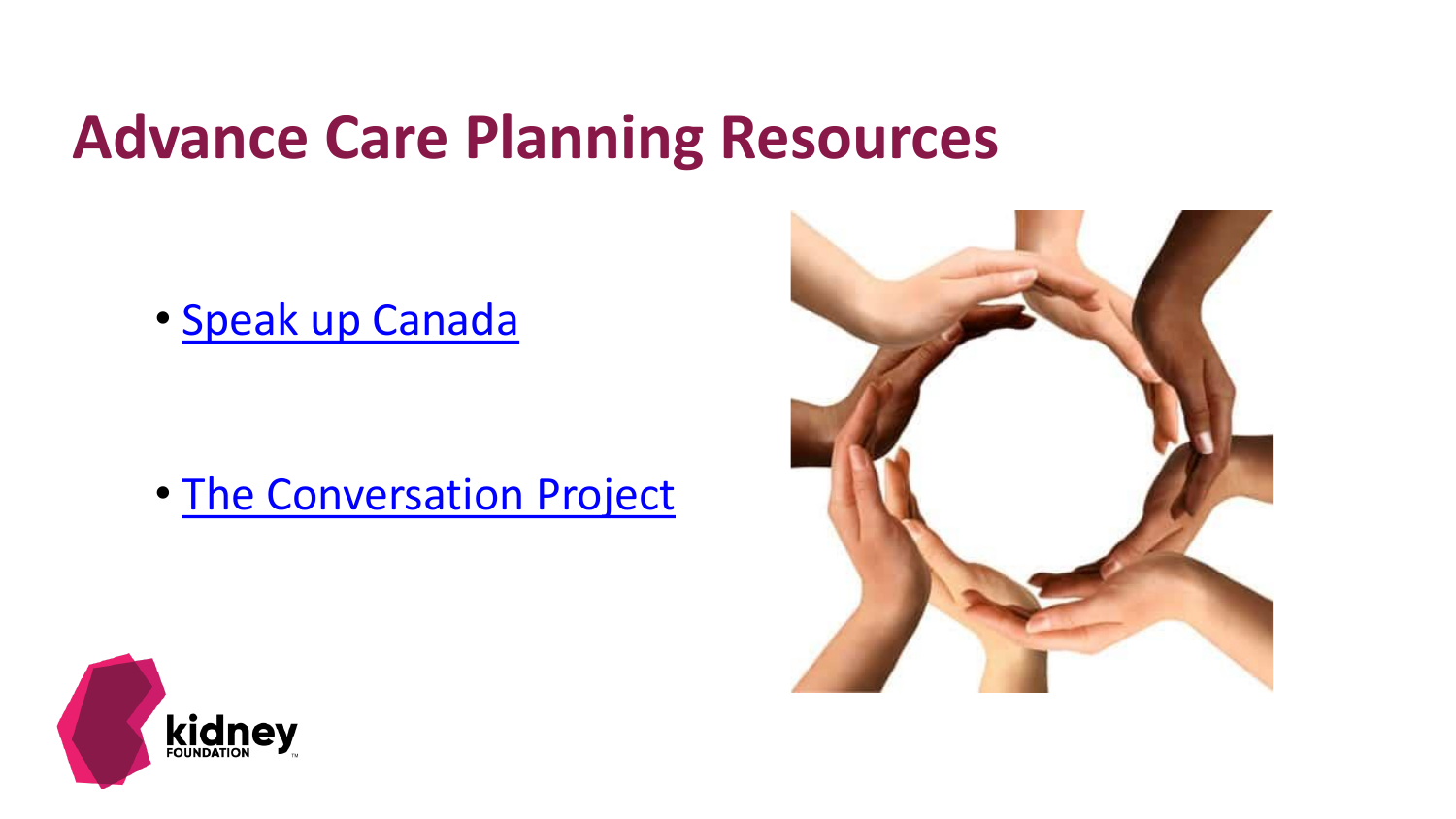### **Exercise Resources**

### • Yoga: [www.youtube.com/user/yogawithadriene](http://www.youtube.com/user/yogawithadriene)

### • [Active Living For Life](https://kidney.ca/Support/Programs-Services/ON/Programs/Active-Living-for-Life)



#### **PROGRAMS & SERVICES**

Resources

**Programs & Services** 

The Active Living for Life program was created to increase the rates of physical activity, physical literacy and capacity in individuals with chronic kidney disease.

Originally designed as an in-person exercise and education program, the Active Living for Life program is now being delivered virtually. The program is free of charge to chronic kidney disease patients and their support person(s). The program allows people to become more active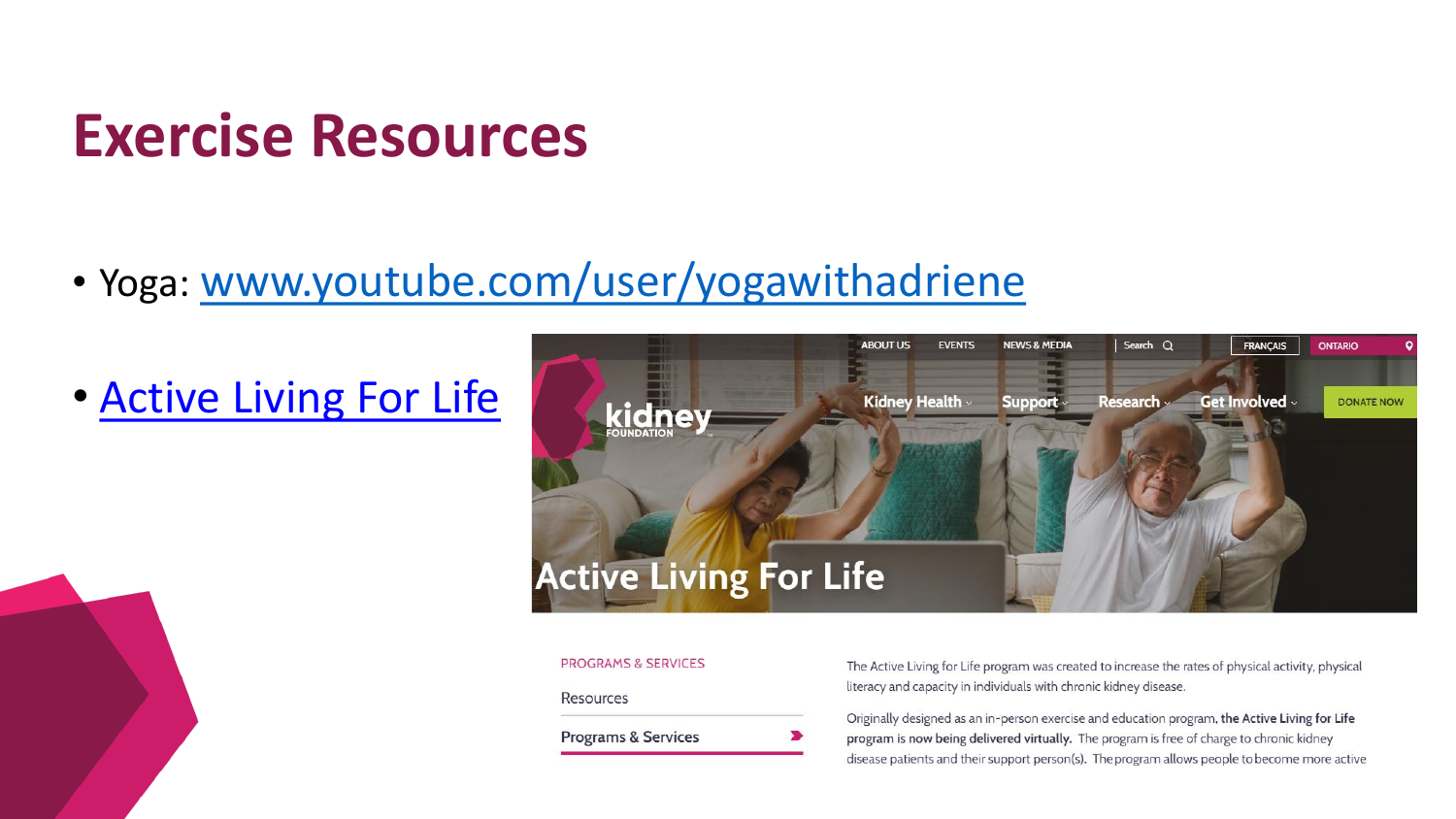# **Provincial Mental Health Resources**

#### **British Columbia** - **Colombie-Britannique**

- [BC Mental](https://www2.gov.bc.ca/gov/content/justice/criminal-justice/bcs-criminal-justice-system/services-and-resources/services-by-need/mental-health-services) Health Services
- Health [Link BC mental health resources](https://www.healthlinkbc.ca/mental-health-substance-use/resources)

#### **Alberta**

• [Alberta Health Services mental health resources](https://www.albertahealthservices.ca/amh/Page16759.aspx)

#### **Saskatchewan**

• [Saskatchewan Mental Health and Addiction Services](https://www.saskatchewan.ca/residents/health/accessing-health-care-services/mental-health-and-addictions-support-services)

#### **Manitoba**

• Government of Manitoba – [Mental health and Addictions](https://www.gov.mb.ca/health/mh/index.html)

#### **Ontario**

- [Ontario Mental Health and Addiction Services](https://www.ontario.ca/page/mental-health-services)
- [Bounce Back](https://bouncebackontario.ca/)
- [Togetherall](https://togetherall.com/en-gb/)

#### **Nova Scotia**

• [Nova Scotia Mental Health and Addictions](https://www.nshealth.ca/mental-health-addictions)

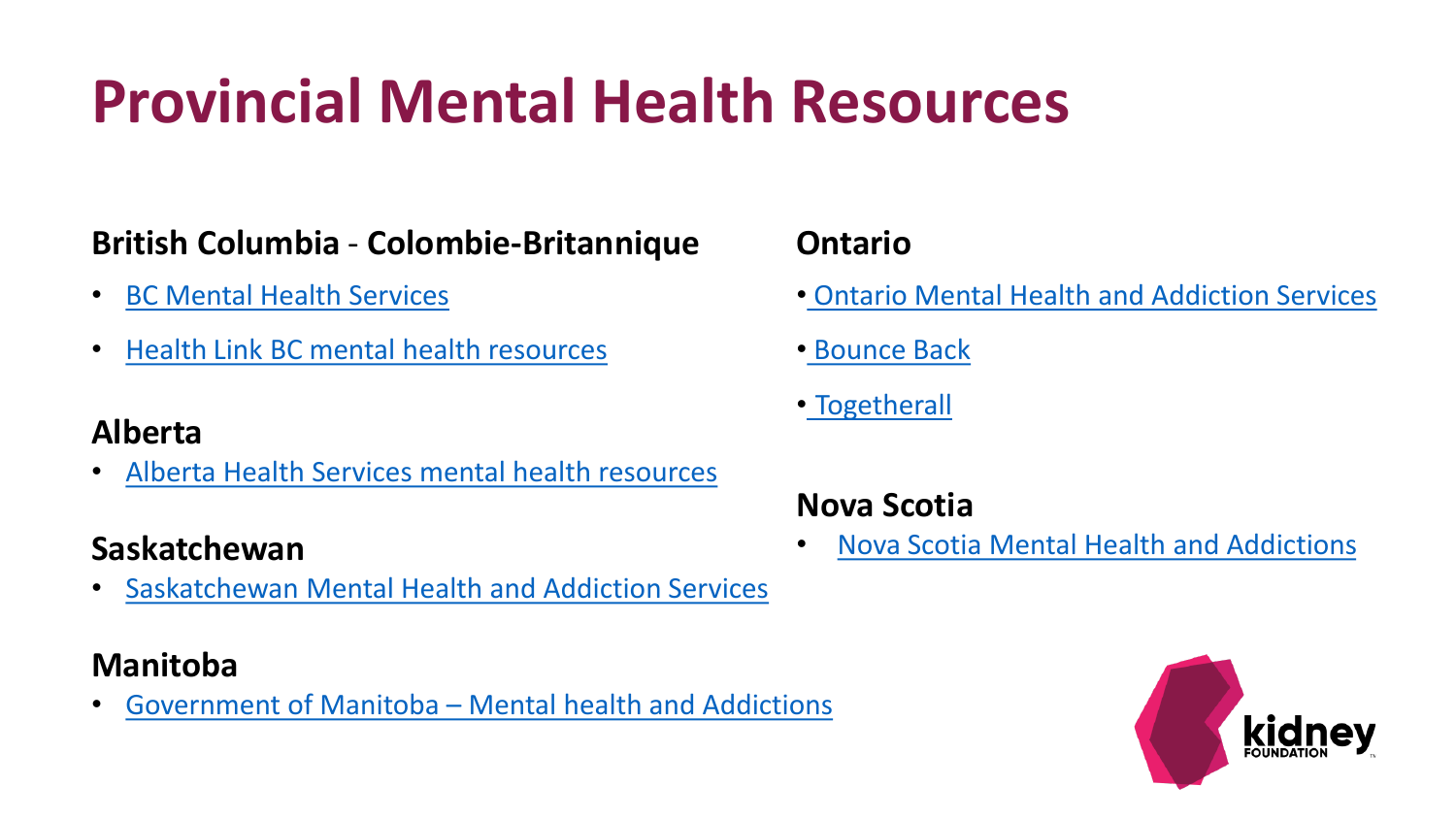# **Provincial Mental Health Resources …**

#### **Québec**

- [Ordre des psychologues](https://www.ordrepsy.qc.ca/) du Québec
- Info-social 811
- [Ordre des Travailleurs](https://www1.otstcfq.org/) Sociaux et Thérapeutes Conjugaux et Familiaux du Québec
- [Centre de crise](https://www.centredecrise.ca/)
- [Centre de prévention](https://www.cpsquebec.ca/) du suicide**:** 1 866-APPELLE [SOS Violence conjugale:](http://www.sosviolenceconjugale.ca/) Par téléphone : 1 800 363-9010

[Info-Aidant:](https://www.lappui.org/Trouver-des-ressources/Service-Info-aidant) Par téléphone : 1 855 852-7784

### **New Brunswick**

• [New Brunswick Mental Health and](https://www2.gnb.ca/content/gnb/en/departments/health/AddictionsandMentalHealth.html)  Addictions

### **P.E.I.**

• [PEI Mental Health and Addictions](https://www.princeedwardisland.ca/en/information/health-pei/mental-health-services)

### **Newfoundland and Labrador**

• [Mental Health and Addiction](https://www.health.gov.nl.ca/health/mentalhealth_committee/mentalhealth/index.html)